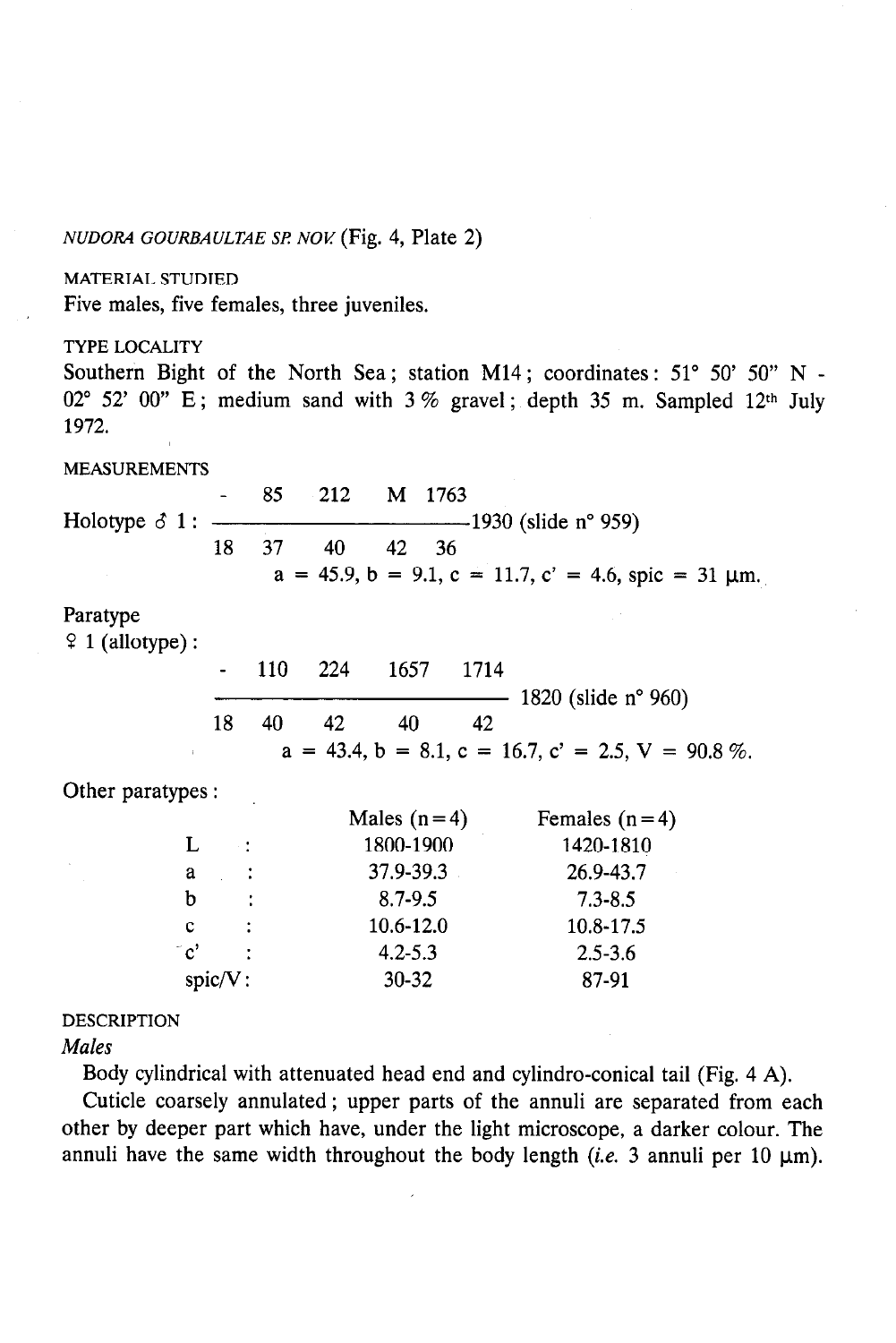The first and second annuli are broader and form a kind of a cephalic capsule. Twelve longitudinal rows of V-markings (costae) are present ; the tip of the "V" is directed posteriad in the pharyngeal region, but anteriad in the rest of the body. One dorsal, one ventral, two lateral and eight submedian rows of V-like markings are present. The longitudinal ornamentation is weakly developed on the two "cephalic" cuticular annuli (obscure in some specimens) ; the ornamentation stops halfway along the tail.

The lips are very well developed but not heavily cuticularized ; they can be easily in- or extruded. The six internal labial papillae are very minute ; the six external labial sensilla are setiform  $(3 \mu m \text{ long})$  and are situated in the middle part of the lips. The four cephalic setae are  $11 \mu m$  long and are situated at the basis of the lipregion (the first cuticular annulus has sometimes a small "indentation" for the placement of cephalic setae). Somatic setae are scarce. The amphideal fovea is circular, 6  $\mu$ m diameter (28 % of the c.b.d.), and is situated on the second annulus (Fig. 4 B). The buccal cavity is well developed and heavily sclerotized ; one big dorsal tooth, two smaller ventrosublateral teeth and a ventral row of denticles are present. Pharynx muscular with a prominent elongated terminal bulb which is divided into two parts ; the pharyngeal tissue surrounds the buccal cavity completely and forms a pronounced swelling. Cardia 14  $\mu$ m long. Nerve ring at 40 % of the neck length. Ventral gland and pore not found.

Diorchic with both testes well developed ; the anterior testis is situated at the right side of the intestine, the posterior one at the left side of the intestine. The distal parts of the testes are filled with oval sperm cells from 'which one border is highly refractive. An ejaculatory gland cell opens in the cloaca and is situated at the right side of the intestine. Spicules equally long  $(31 \mu m)$  with a typical proximal bent. The gubernaculum is well developed and is longer  $(42 \mu m)$  and stouted than the spicules (Fig. 4 C). Prominent protractor and retractor muscles are present on the gubernaculum whilst the musculature of the spicules (especially the protractors) are weakly developed (and sometimes obscure). Two preanal modifications are present, *i.e.* two rectangular cuticular structures that are probably in connection with underlying gland cells.

The tail is cylindro-conical with a non-annulated tail tip. Three caudal glands are well developed and end together in a small, round ampulla.

## Females

Resemble males in most aspects.

In  $91$ , the cephalic annuli split up in several scales due to the longitudinal rows which are continuous with the rows of "V"-like markings (Fig. 4 E). The amphideal fovea is situated on the lateral scale of the second annulus.

### DIAGNOSIS

Nudora gourbaultae sp. nov. is characterized by the broadened first and second cuticular annuli ; the circular amphideal fovea situated on the second annulus ; 12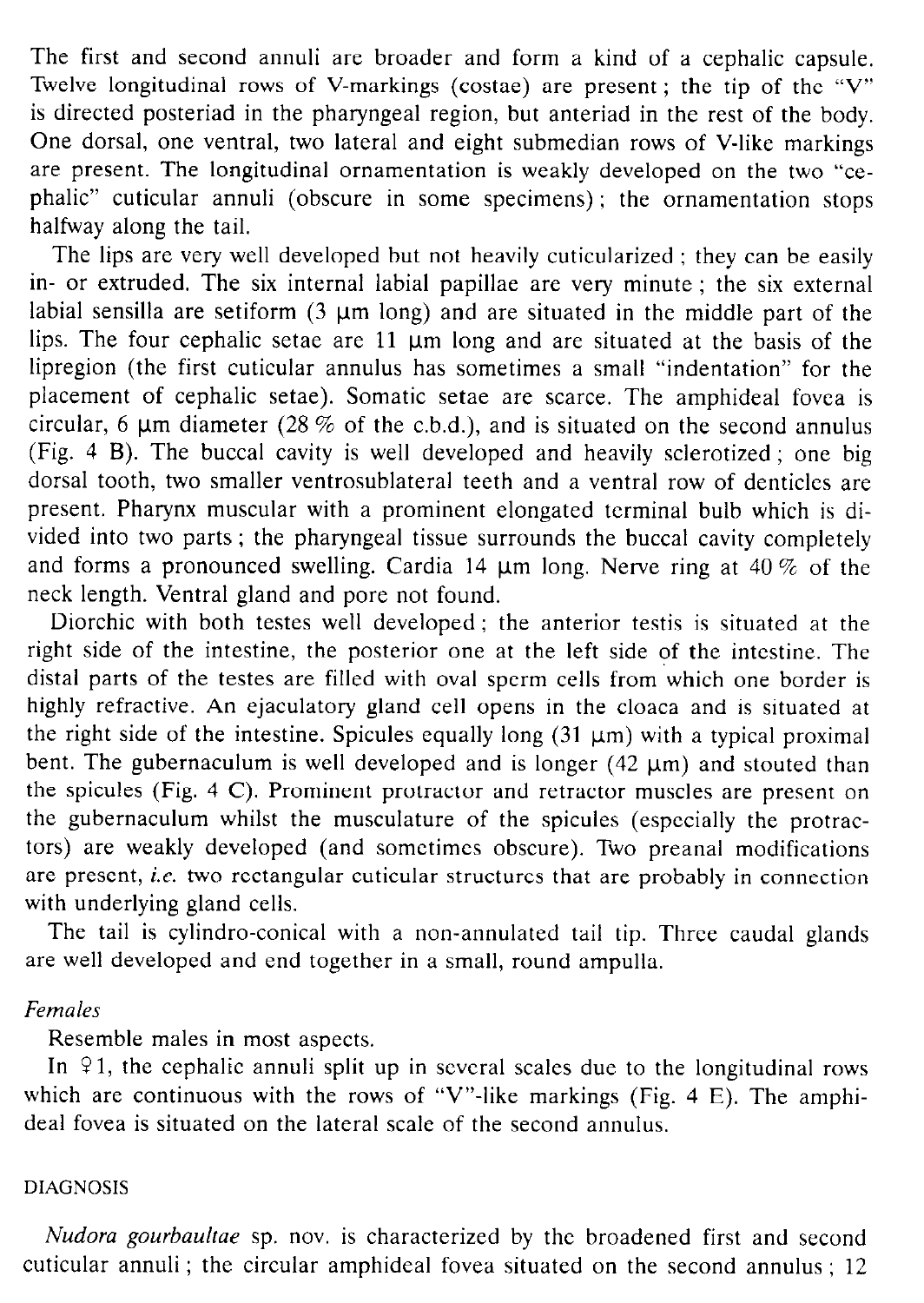longitudinal rows of V-like markings (costae) from the level of the cephalic setae to the middle of the tail ; two preanal cuticular modifications in the male ; shape of the gubernaculum.

## DIFFERENTIAL DIAGNOSIS

Nudora gourbaultae sp. nov. is very close to Nudora lineata (Cobb, 1920) ; latter species however has "two obscure supplementary organs, of which the anterior one is located at a distance in front of the cloacal opening equal to one and one-half body diameters, the posterior one being opposite to the middle of the spicule". Nudora lineata is further characterized by the presence of ten costae.

Nudora bipapillata Platt, 1973 is also very close to the new species because of the presence of the two preanal supplements. A marked difference is however that the first two cuticular annuli are not broader in Nudora bipapillata (no real head present).

# DISCUSSION

Up to now, 11 species are described in the genus Nudora Cobb, 1920; in only four species (i.e. N. bipapillata Platt, 1973, N. campbelli (Schulz, 1935), N. crepidata Wieser, 1954 & N. steineri (Steiner, 1921)) are the anterior cuticular annuli not broader than the other annuli. In the other species of the genus (i.e. N. armillata Wieser, 1959, N. besnardi (Gerlach, 1956), N. ilhabelae (Gerlach, 1957), N. lineata Cobb, 1920, N. nudu Inglis, 1968, N. omercooperi Inglis, 1968 & N. thorakista (Schulz, 1935), is a kind of cephalic capsule developed because the first  $(1 \& 2)$ cuticular annuli are broader than the others. This is also the case in Nudora gourbaultae sp. nov. The number of costae varies in the last group between 4 and 6 (N. omercooperi) to 18-20 (N. armillata).

The presence of a lateral row of costae (allowing the recognition of the juveniles and females) is an important character, that differentiates the new species from the related species Monoposthia mirabilis (which lives in the same sites as Nudora gourbaultae sp. nov.), but which lacks the lateral costae.

It is very probable that the gubernaculum has taken over at least partially the function of the spicule.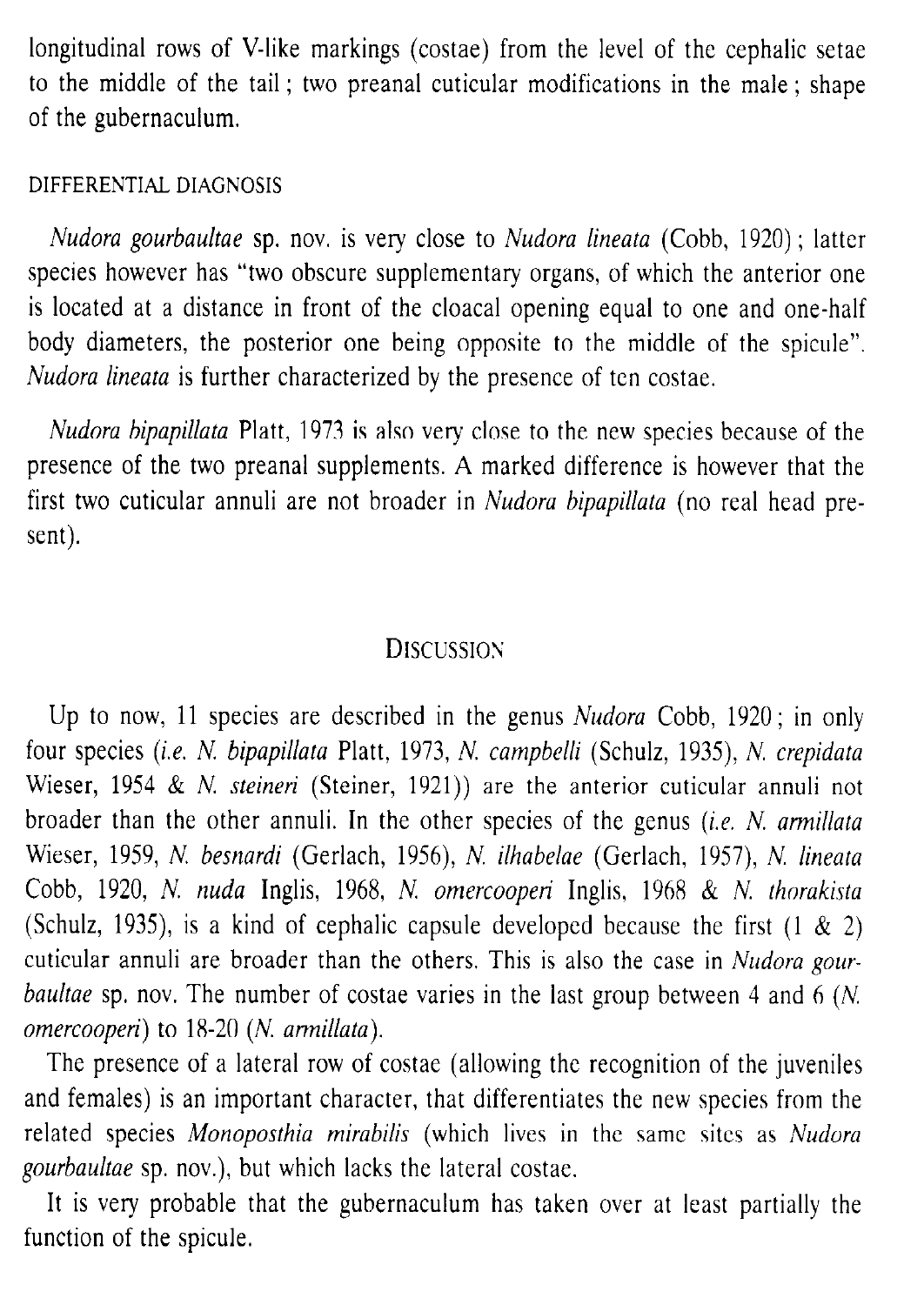

Fig. 4 - Nudora gourbaultae : A.  $\delta_1$  Total view ; B.  $\delta_1$  Head end ; C.  $\delta_1$  Copulatory apparatus ; D.  $9_1$ Total view;  $E. 9$ , Head end.